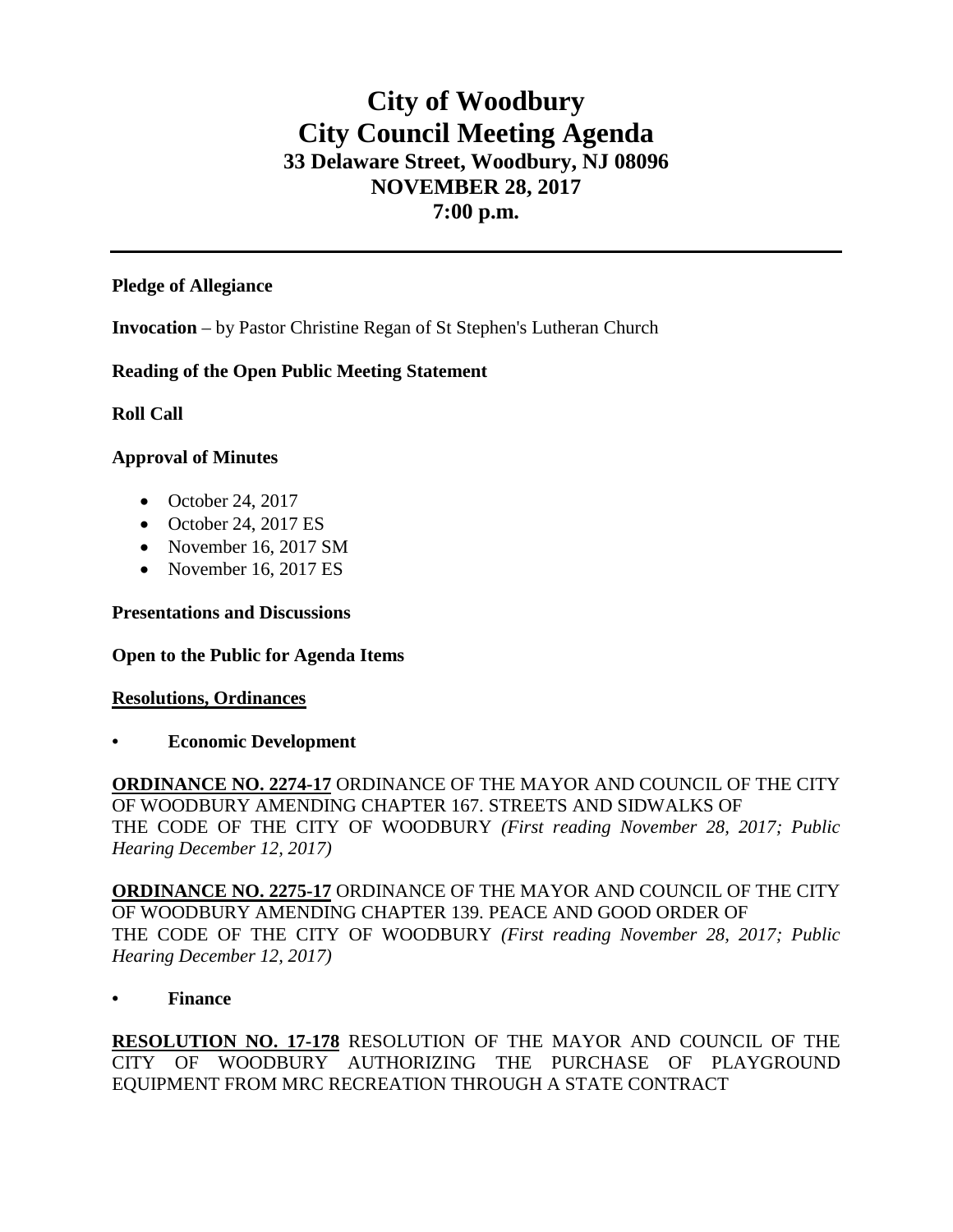**RESOLUTION NO. 17-180** RESOLUTION OF THE MAYOR AND COUNCIL OF THE CITY OF WOODBURY AUTHORIZING RELEASE OF THE PERFORMANCE GUARANTEE AND ACCEPTING THE MAINTENANCE BOND OF AMERICAN ASPHALT COMPANY, INC. REGARDING THE FY2016 LOCAL ROADS RESURFACING PROJECT

**RESOLUTION NO. 17-182** RESOLUTION OF THE MAYOR AND COUNCIL OF THE CITY OF WOODBURY AUTHORIZING EXECUTION OF CDBG AGREEMENT WITH THE COUNTY OF GLOUCESTER AND ACCEPTANCE OF \$30,000 CDBG BLOCK GRANT

**RESOLUTION NO. 17-183** RESOLUTION OF THE MAYOR AND COUNCIL OF THE CITY OF WOODBURY AUTHORIZING THE TRANSFER OF APPROPRIATIONS IN THE LOCAL BUDGET OF THE CITY OF WOODBURY FOR THE YEAR 2017

Motion for Approval to Pay the Listed Vouchers

### **• Public Works**

**RESOLUTION NO. 17-176** RESOLUTION OF THE MAYOR AND COUNCIL OF THE CITY OF WOODBURY AUTHORIZING RELEASE OF THE PERFORMANCE GUARANTEE AND ACCEPTING THE MAINTENANCE BOND OF WHIRL CORPORATION, INC. REGARDING THE DAVID A. LAVERTY CONCESSION & CLUBHOUSE BUILDING ASSEMBLY PROJECT

**RESOLUTION NO. 17-177** RESOLUTION OF THE MAYOR AND COUNCIL OF THE CITY OF WOODBURY AUTHORIZING CITY ENGINEER TO ISSUE NOTICE TO BIDDERS REGARDING THE FY2017 LOCAL ROADS RESURFACING PROJECT

# **Reports:**

- **Committee Reports**
- **Report of the Mayor**
- **Report of the City Clerk**
- **Department Announcements**